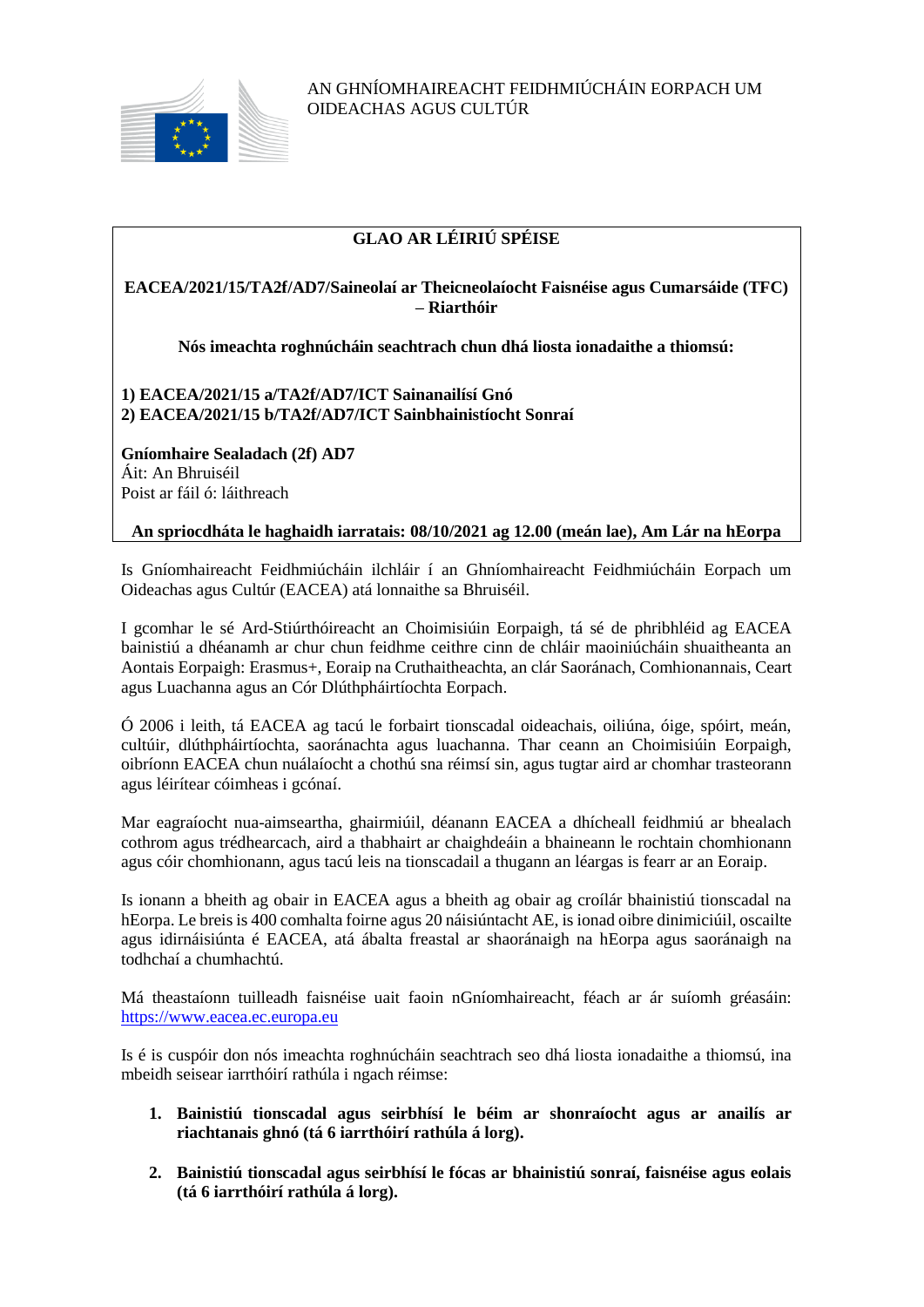# **I.** *CUR SÍOS AR NA CÚRAIMÍ*

Is é an t-iarrthóir/na hiarrthóirí a roghnófar a bheidh freagrach as tionscadail agus seirbhísí TF a chomhordú agus a bhainistiú, agus tuairisceoidh sé nó sí do chomhalta d'fhoireann bainistíochta na n-aonad earcaíochta. Beidh an t-iarrthóir/na hiarrthóirí a roghnófar freagrach as na tionscadail TF a ullmhú, a phleanáil, a chur i bhfeidhm agus monatóireacht a dhéanamh orthu d'fhonn cloí leis an sceideal agus leis an mbuiséad sainithe, agus bainistiú an chaidrimh idir na foirne teicniúla agus gnó ar leibhéal an tionscadail. Mar shaineolaithe TFC, beifear ag súil go ndéanfaidh an iarrthóir/na hiarrthóirí a roghnófar an méid seo a leanas:

### **Bainistiú tionscadal agus seirbhísí:**

- Feidhmiú tionscadal a shainiú, a phleanáil agus a chomhordú trí nósanna imeachta bainistithe tionscadal ábhartha agus Rialachas TF na Gníomhaireachta a chur i bhfeidhm go héifeachtach;
- Soláthar seirbhísí TF mar bhainisteoir seirbhíse, bainisteoir athraithe nó saineolaí seirbhíse a shainiú, a bhunú agus cur leis an soláthar sin agus próisis ábhartha ITIL agus Rialachas TF na Gníomhaireachta á gcur i bhfeidhm;
- Cáilíocht tháirgí insoláthartha an tionscadail / na seirbhíse a bhailíochtú agus a áirithiú go bhfuil nósanna imeachta glactha i bhfeidhm agus i gcomhréir leis na forálacha conarthacha maidir le glacadh le táirgí insoláthartha agus íoc astu;
- Bainistiú a dhéanamh ar na conarthaí agus ar na hacmhainní airgeadais a leithdháiltear ar thionscadail/ar sheirbhísí trí mheastacháin ar chostais a ullmhú, cleachtais atá molta maidir le bainistiú buiséid na Gníomhaireachta a chur i bhfeidhm, monatóireacht a dhéanamh ar chaiteachas agus soláthar tráthúil éifeachtach seirbhísí riachtanacha a áirithiú;
- Cur le soláthairtí mar chuid d'ullmhú na tairisceana, gníomhú mar chomhalta de phainéil mheastóireachta, agus rannchuidiú le hullmhú conarthaí agus le hidirbheartaíocht tairiscintí;
- Gnéithe slándála an tionscadail / na seirbhíse a bhainistiú i gcomhréir leis an mbeartas, na caighdeáin agus na treoirlínte slándála TF is infheidhme;
- Ionchur a sholáthar d'ullmhú bhuiséad airgeadais an Aonaid bunaithe ar na riachtanais sa réimse freagrachta;
- Cur le bainistíocht na foirne, i gcomhar le foireann bainistíochta an Aonaid;
- Cúraimí eile a bhaineann leis an bpost a chur i gcrích.

Ba cheart don iarrthóir a bheith toilteanach oibriú ar bhealach solúbtha ar thionscadail agus ar thascanna seirbhísbhunaithe éagsúla, a bheith ábalta díriú ar an obair agus comhoibriú go héifeachtach le roinnt foirne TF agus gnó sa Ghníomhaireacht. Ba cheart go mbeadh an t-iarrthóir ina ann tascanna éagsúla a láimhseáil agus díriú ar an spriocdháta.

### **1. Bainistiú tionscadal agus seirbhísí le béim ar shonraíocht agus ar anailís ar riachtanais ghnó**

Chomh maith le bainistiú tionscadal agus seirbhísí, mar shaineolaithe TFC sa réimse seo, beifear ag súil go ndéanfaidh an t-iarrthóir/na hiarrthóirí roghnaithe an méid seo a leanas:

 Comhoibriú le geallsealbhóirí inmheánacha agus conraitheoirí seachtracha chun táirgí insoláthartha tionscadal/seirbhíse a shainiú bunaithe ar riachtanais atá intuigthe agus sainithe go leormhaith;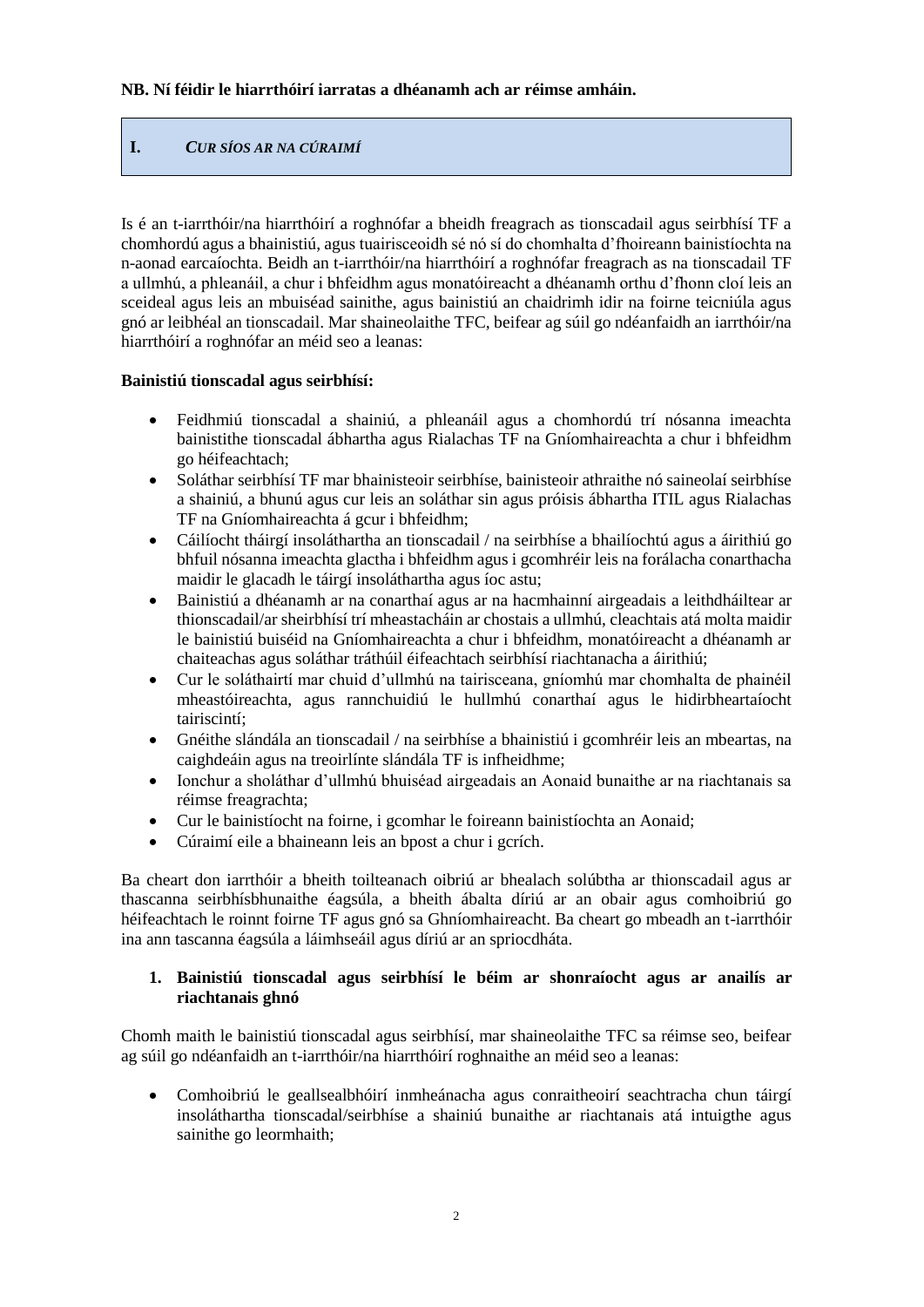- Dul i gcomhairle leis na haonaid oibríochtúla chun a gcuid riachtanas agus próiseas gnó a thuiscint, agus chun deiseanna a shainaithint chun a gcuid oibríochtaí a fheabhsú trí úsáid a bhaint as TF;
- Cabhrú le réitigh TF ar ardchaighdeán atá éifeachtúil ó thaobh costais de agus atá éifeachtach a shainmhíniú, a sholáthar agus a bhainistiú chun déileáil le riachtanais ghnó;
- Cabhrú le próisis ghnó a chuíchóiriú agus a chomhchuibhiú;
- Comhleanúnachas na réiteach a mholtar agus a chuirfear chun feidhme go háitiúil leis an tírdhreach corparáideach TF a áirithiú;
- Dlús a chur leis an nuálaíocht (réitigh, teicneolaíochtaí, modhanna, uirlisí).

### **2. Bainistiú tionscadal agus seirbhísí agus béim ar shonraí, ar fhaisnéis agus ar eolas a bhainistiú**

Chomh maith le bainistiú tionscadal agus seirbhísí, mar shaineolaithe TFC sa réimse seo, beifear ag súil go ndéanfaidh an t-iarrthóir/na hiarrthóirí roghnaithe an méid seo a leanas:

- Gníomhaíochtaí samhaltaithe sonraí a chur chun cinn agus a athbhreithniú, lena n-áirítear samhaltú sonraí fiontair, foclóir sonraí agus déantáin ailtireachta gaolmhara, fardal na sócmhainní sonraí a bhainistiú agus a choinneáil cothrom le dáta;
- Dearaí ailtireachta a chruthú;
- Feabhas a chur ar an gcaoi a ndéanann an Ghníomhaireacht sonraí a bhailiú, a úsáid, a bhainistiú agus a fhoilsiú;
- Feabhas a chur ar cháilíocht agus ar thomhais sonraí;
- A áirithiú go mbeidh sonraí ar fáil, go mbeidh siad iontaofa, comhsheasmhach, inrochtana, slán, agus tráthúil chun tacú le misean agus gníomhaíochtaí na Gníomhaireachta;
- Beartais maidir le rialachas sonraí agus cáilíocht sonraí a shainiú agus a oibríochtú;
- Oibriú le soláthróirí réitigh inmheánacha agus seachtracha (soláthraithe seirbhísí agus ranna TF an Choimisiúin Eorpaigh) chun an sreabhadh oibre agus réitigh sonraí ceann go ceann a dhearadh, a chur chun feidhme agus tacú leo;
- Samhaltú toiseach a thuiscint agus a chur i bhfeidhm;
- Forbairtí teicneolaíochta a leanúint agus réitigh nuálacha a chur i bhfeidhm i ndáil le riachtanais ghnó atá ann faoi láthair.

# **II.** *CRITÉIR INCHÁILITHEACHTA*

Measfar go bhfuil iarrthóirí incháilithe le haghaidh roghnúcháin bunaithe ar na critéir fhoirmiúla seo a leanas nach mór a bheith comhlíonta faoin spriocdháta le haghaidh iarratas:

### **A. Coinníollacha ginearálta:**

- A bheith ina náisiúnach de Bhallstát den Aontas Eorpach;
- A bheith i dteideal cearta iomlána mar shaoránach;
- Oibleagáidí ar bith arna bhforchur le dlíthe is infheidhme a bhaineann le seirbhís mhíleata a bheith comhlíonta;
- Na riachtanais charachtair a bhaineann leis na dualgais atá i gceist a chomhlíonadh<sup>1;</sup>
- A bheith corpacmhainneach chun na dualgais a bhaineann leis an bpost a chomhlíonadh;

<sup>1</sup> <sup>1</sup> Sula gceapfar é nó í, iarrfar ar an iarrthóir rathúil deimhniú ó na póilíní a chur ar fáil a thugann le fios nach bhfuil taifead coiriúil aige nó aici.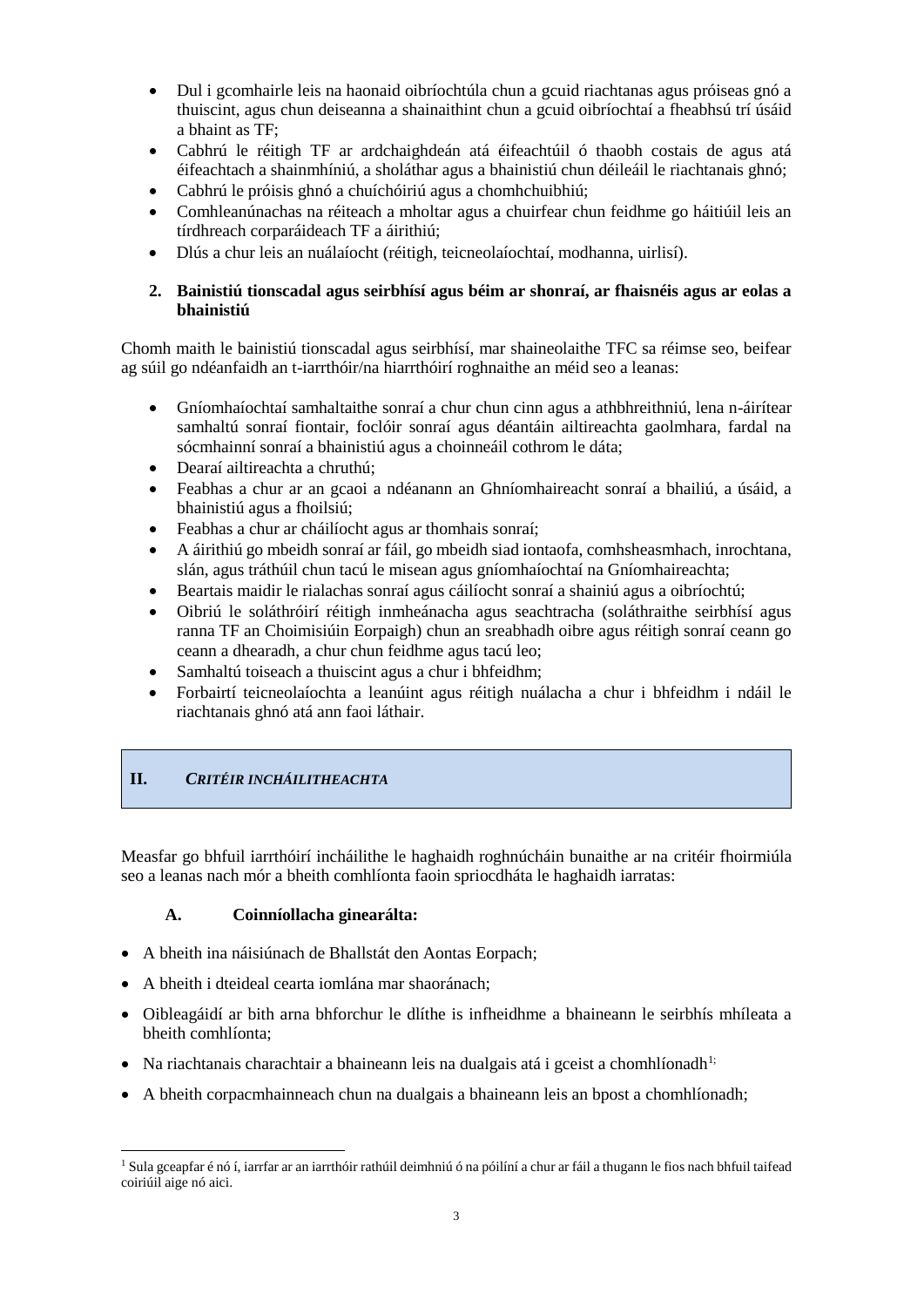Is riachtanas é go mbeadh eolas críochnúil ar cheann amháin de theangacha an Aontais Eorpaigh agus eolas sásúil ar theanga eile an Aontais Eorpaigh a mhéid is gá chun dualgais an phoist a chur i gcrích ag an iarrthóir.

Dá bhrí sin, ní mór go mbeadh eolas ag iarrthóirí ar dhá theanga oifigiúla AE, ar a laghad: teanga amháin ag leibhéal C1 ar a laghad (eolas críochnúil) agus an teanga eile ag leibhéal B2 ar a laghad (eolas sásúil). Tabhair do d'aire nach mór na híosleibhéil atá luaite thuas a chomhlíonadh i dtaca le gach inniúlacht teanga (labhairt, scríobh, léamh agus éisteacht) atá iarrtha san fhoirm iarratais. Comhfhreagraíonn na hinniúlachtaí seo don Chreat Comhchoiteann Tagartha Eorpach le haghaidh Teangacha [\(https://europass.cedefop.europa.eu/en/resources/european-language](https://europass.cedefop.europa.eu/en/resources/european-language-levels-cefr)[levels-cefr\)](https://europass.cedefop.europa.eu/en/resources/european-language-levels-cefr).

Sna nósanna imeachta roghnúcháin seo, déanfaimid tagairt do na teangacha mar seo a leanas:

• Teanga 1: an teanga a tástáladh i rith an agallaimh.

• Teanga 2: an teanga atá le húsáid sa roghnúchán bunaithe ar cháilíochtaí (Talent Screener), tástáil scríofa, agallamh agus cumarsáid idir EACEA agus na hiarrthóirí a bhfuil iarratas bailí déanta acu. Is féidir aon cheann de 24 teanga oifigiúil an AE a roghnú mar theanga 1 ach ní mór go mbeadh teanga 1 agus teanga 2 difriúil. Ní mór an Béarla nó an Fhraincis a roghnú mar theanga 2. Ar mhaithe leis an tseirbhís, ceanglaítear ar iarrthóirí rathúla a earcófar sna réimsí áirithe seo eolas sásúil a bheith acu (leibhéal B2 ar a laghad) ar an mBéarla nó ar an bhFraincis. Cé go bhféadfadh eolas ar theangacha eile a bheith ina bhuntáiste, is iad an Béarla nó an Fhraincis, den chuid is mó a bheidh in úsáid ag iarrthóirí rathúla le linn dóibh a gcuid oibre a chur i gcrích (cumarsáid inmheánach nó cumarsáid le geallsealbhóirí seachtracha, dréachtú sonraíochtaí agus tuarascálacha, anailís ar tháirgí agus timpeallachtaí TF). Dá bhrí sin, tá eolas sásúil ar cheann de na teangacha sin riachtanach. Úsáidtear an Béarla go forleathan i rith cruinnithe agus i gcumarsáid le seirbhísí eile de chuid na Gníomhaireachta agus le geallsealbhóirí seachtracha. Ar bhonn níos ginearálta, is é an Béarla an teanga a úsáidtear de ghnáth i saol na teicneolaíochta faisnéise agus sna fóraim agus sna heagraíochtaí idirnáisiúnta ar fad. Ina theannta sin, is i mBéarla amháin atá gníomhaíochtaí foghlama agus forbartha sna réimsí TF a chumhdaítear leis na nósanna imeachta roghnúcháin seo (go háirithe maidir le slándáil TF). Tá eolas ar an bhFraincis ábhartha chun críocha na cumarsáide inmheánaí.

Ina theannta sin, tá údar le húsáid a bhaint as teanga 2 don Talent Screener toisc go ndéanann an Bord Roghnúcháin measúnú comparáideach ar theanga 2; úsáideann an Bord Roghnúcháin é mar dhoiciméad tagartha i rith an agallaimh agus úsáidtear é chun críocha earcaíochtaí má éiríonn le hiarrthóir. Dá bhrí sin, is chun leas na seirbhíse agus na n-iarrthóirí é, an Talent Screener a chomhlánú i dTeanga 2.

### **B. Coinníollacha sonracha:**

#### **a) Cáilíochtaí**

Leibhéal oideachais a chomhfhreagraíonn do staidéar críochnaithe ollscoile arna fhianú le dioplóma sa chás go maireann an ghnáth-thréimhse oideachais ollscoile 4 bliana nó níos mó. Ba cheart go mbainfeadh an dioplóma le ceann de na réimsí seo a leanas: faisnéisíocht; ríomheolaíocht; ailtireacht faisnéise; staitistic; eolaíocht sonraí; innealtóireacht; innealtóireacht ghnó ; matamaitic;

#### NÓ

 Leibhéal oideachais arb ionann é agus 3 bliana de staidéar ollscoile críochnaithe arna fhianú le dioplóma i gceann de na réimsí seo a leanas: faisnéisíocht; ríomheolaíocht; ailtireacht faisnéise;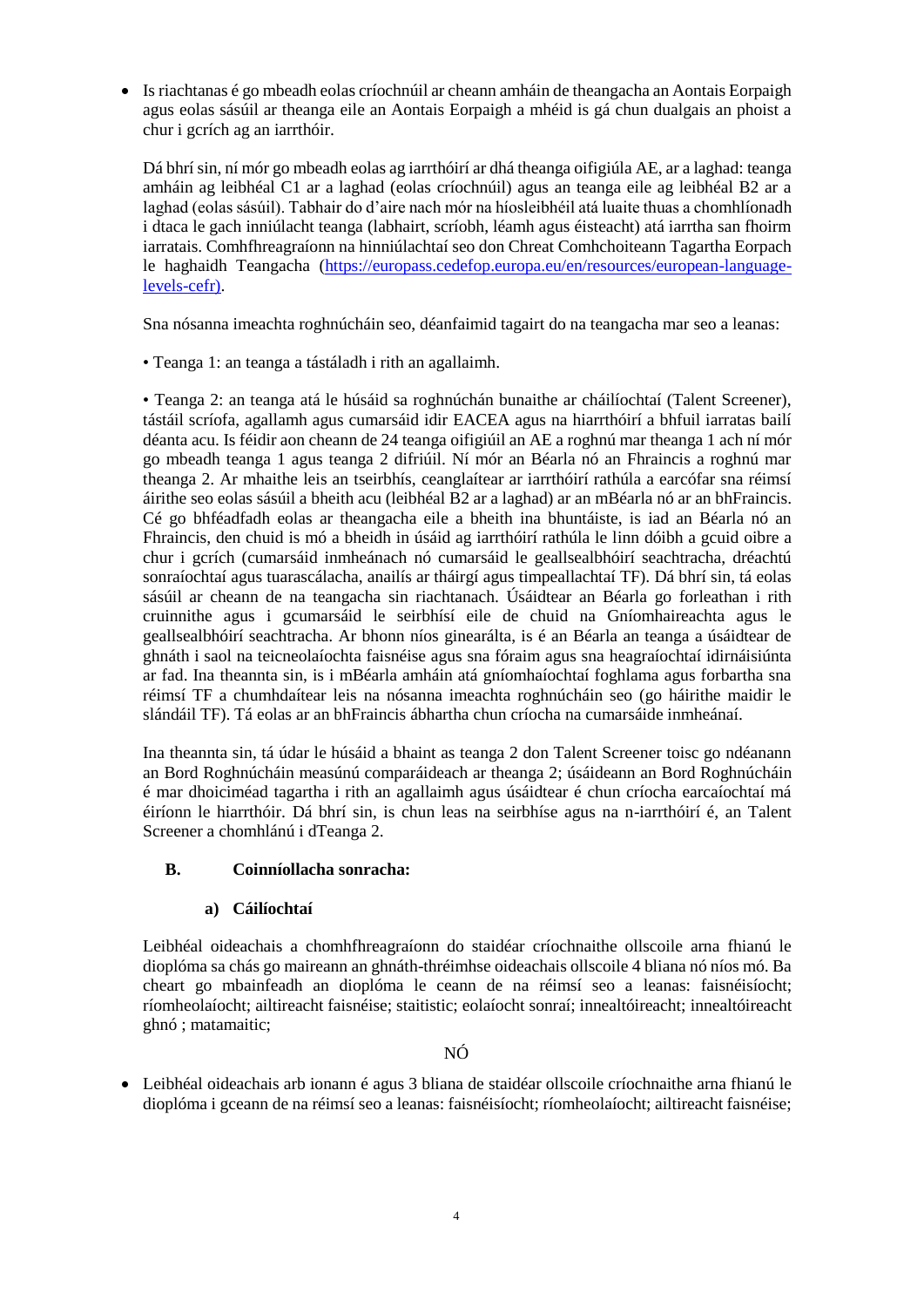staitistic; eolaíocht sonraí; innealtóireacht; matamaitic; innealtóireacht ghnó; agus taithí ghairmiúil chuí 1 bhliain, ar a laghad<sup>2</sup>.

### **b) Taithí ghairmiúil**

Taithí ghairmiúil 6 bliana ar a laghad ar theicneolaíocht faisnéise agus cumarsáide, agus 3 bliana den taithí sin, ar a laghad, sa réimse a roghnaíodh. Ní mór an taithí ghairmiúil a fháil i ndiaidh chomhlíonadh na n-íoscheanglas atá sonraithe i Rannóg II B.a) "Cáilíochtaí".

# **III.** *NÓS IMEACHTA IARRATAIS*

Iarrtar ar iarrthóirí iarratas a dhéanamh i mBéarla chun an próiseas roghnúcháin a éascú.

### **NB. Ní féidir le hiarrthóirí iarratas a dhéanamh ach ar réimse amháin. Luaigh an tagairt chruinn i d'iarratas, le do thoil.**

Ní mór d'iarrthóirí na nithe seo a leanas a chur ar fáil:

- curriculum vitae mionsonraithe atá cothrom le dáta, i bhformáid **CV Europass** <sup>3</sup> .
- **litir inspreagtha**, lena n-áirítear a dtuairimí maidir leis an bpost atá beartaithe (dhá leathanach ar a mhéad).
- an **fhoirm Talent Screener comhlánaithe** go cuí

### **NB: Beidh dícháiliú mar thoradh ar neamhchomhlíonadh an cheanglais seo.**

Ní mór iarratais a sheoladh trí ríomhphost amháin chuig an mbosca ríomhphoist fheidhmiúil:

### **[EACEA-HR-SELECTION@ec.europa.eu](mailto:EACEA-HR-SELECTION@ec.europa.eu)**

### **Dáta deiridh: Ní mór iarratais a chur isteach faoin 08/10/2021 ag12:00 (meán lae) ar a dhéanaí, CET (seiceáil na hamchriosanna).**

Moltar go láidir d'iarratasóirí gan fanacht go dtí an nóiméad deireanach chun a n-iarratas a chur isteach toisc go bhféadfadh trácht trom idirlín nó fadhbanna teicniúla eile a bheith ina gcúis le deacrachtaí nuair a bheifear ag cur iarratais isteach. Ní bheidh an Ghníomhaireacht freagrach as a leithéid d'fhadhbanna agus tabharfaidh an Ghníomhaireacht neamhaird ar iarratais a chuirtear isteach tar éis an spriocdháta nó nach bhfuil iomlán.

Iarrfar doiciméid tacaíochta ina bhfuil fianaise ar an bhfaisnéis a tugadh san fhoirm iarratais ag céim níos déanaí. Ní sheolfar aon doiciméad ar ais chuig iarrthóirí. Más rud é go bhfaightear amach, ag céim ar bith den nós imeachta, gur falsaíodh an fhaisnéis a tugadh in iarratas go feasach, dícháileofar an t-iarrthóir ón bpróiseas roghnúcháin.

1

<sup>2</sup> Ní bhreithneofar ach teidil staidéir arna mbronnadh i mBallstáit an AE (nó an teastas coibhéise arna eisiúint ag údaráis cháilithe na mBallstát).

<sup>3</sup> Tá eolas maidir le formáid CV an AE le fáil ag: http://europa.eu/europass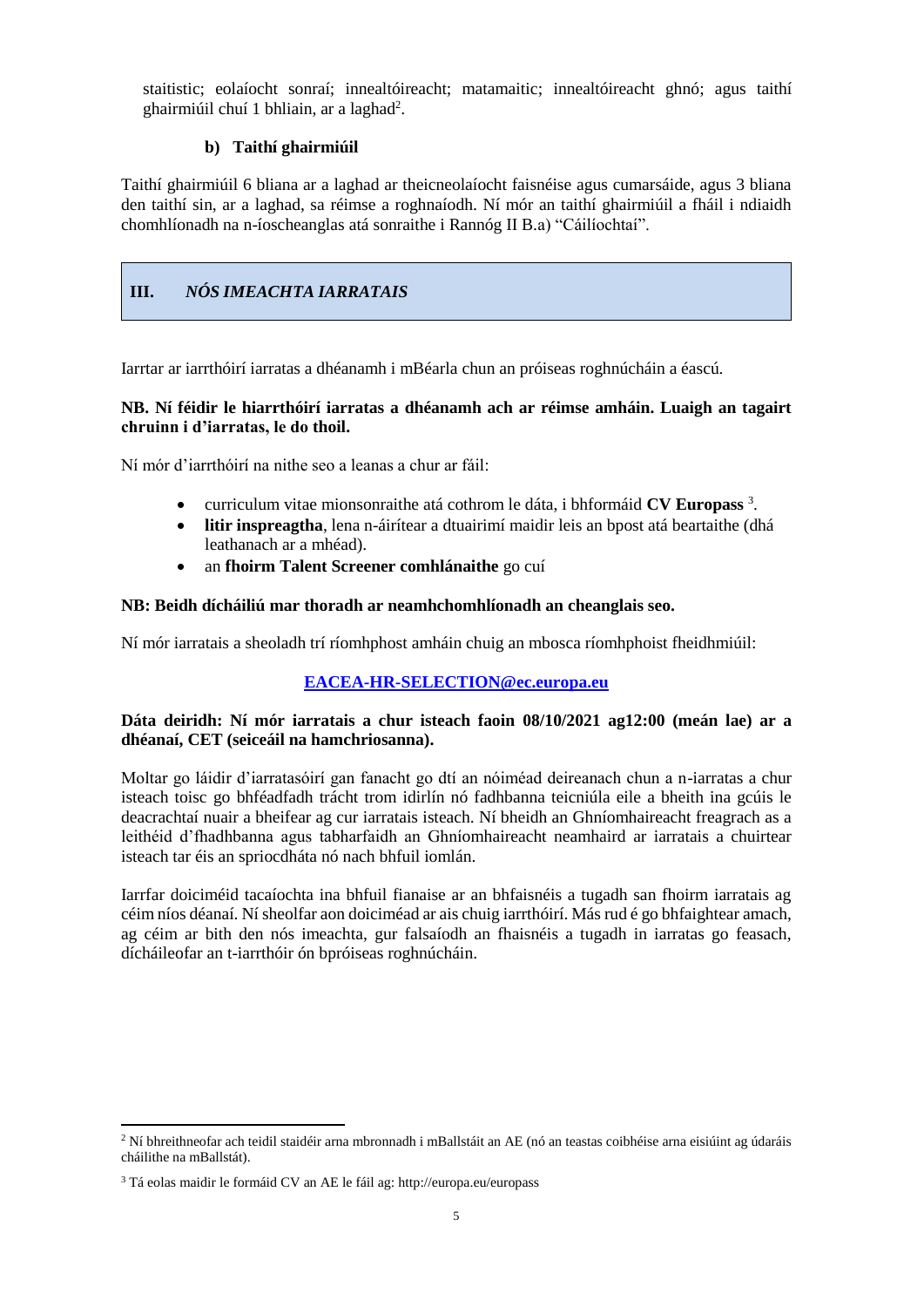# **IV.** *AN BORD ROGHNÚCHÁIN*

Is é Stiúrthóir EACEA a cheapfaidh Bord Roghnúcháin agus beidh triúr comhaltaí ar a laghad air, lena n-áirítear comhalta arna ainmniú ag Coiste Foirne na Gníomhaireachta.

Tá obair agus plé an Bhoird Roghnúcháin faoi rún. Níor cheart d'iarrthóirí dul i dteagmháil leis an mBord Roghnúcháin, go díreach ná go hindíreach, in aon imthosca, maidir leis an earcaíocht seo. Forchoimeádann an t-údarás atá údaraithe conarthaí fostaíochta a chur i gcrích an ceart chun aon iarrthóir a dhéanann neamhshuim de na treoracha seo a dhícháiliú.

### **V.** *AN NÓS IMEACHTA ROGHNÚCHÁIN*

### **1. Seiceáil incháilitheachta**

Déanfar na coinníollacha incháilitheachta atá leagtha síos i Rannóg II 'Critéir incháilitheachta' a sheiceáil i gcomparáid leis na sonraí a thug na hiarrthóirí ina n-iarratais. Is é an t-údarás a bhfuil sé de chumhacht aige conarthaí fostaíochta a thabhairt i gcrích a sheiceálfaidh an gcomhlíonann tú na coinníollacha incháilitheachta ginearálta faoi phointe II.A agus seiceálfaidh an Bord Roghnúcháin an gcomhlíonann tú na coinníollacha incháilitheachta sonracha faoi phointe II.B 'Coinníollacha sonracha: Cáilíochtaí agus Taithí Ghairmiúil'.

### **2. Roghnúchán bunaithe ar cháilíochtaí**

Is le haghaidh na n-iarrthóirí incháilithe amháin atá roghnaithe de réir an eolais thuas a chuirfear an roghnúchán bunaithe ar cháilíochtaí i gcrích, trí úsáid a bhaint as an bhfaisnéis a chuir na hiarrthóirí ar fáil san fhoirm 'Talent Screener'. I gcás gach réimse, tabharfaidh an Bord Roghnúcháin ualú do gach critéar roghnúcháin a léiríonn tábhacht an chritéir sin le hais na gcritéar eile (1 go 3) agus tabharfar idir 0 agus 4 phointe do gach freagra a thug an t-iarrthóir. Ansin, iolróidh an Bord Roghnúcháin na pointí faoin ualú atá luaite le gach critéar, agus suimeofar iad chun na daoine is mó a n-oireann a bpróifílí do dhualgais an phoist a shainaithint.

Féach Iarscríbhinn I le haghaidh an liosta critéar de réir réimse.

Is iad na hiarrthóirí a ghnóthaigh na marcanna foriomlána is airde sa roghnúchán bunaithe ar cháilíochtaí, agus na hiarrthóirí sin amháin, a rachaidh ar aghaidh go dtí an chéad chéim eile den nós imeachta.

#### **3. Tástáil scríofa**

1

Tabharfar cuireadh chun na tástála scríofa d'uasmhéid cúig oiread ar a mhéad, líon na n-iarrthóirí rathúla atá á lorg<sup>4</sup> i ngach réimse. Má bhíonn an marc a ghnóthóidh tú sa roghnúchán bunaithe ar cháilíochtaí i measc ceann de na marcanna foriomlána is airde, tabharfar cuireadh duit tástáil scríofa a dhéanamh.

<sup>4</sup> Maidir leis an áit dheireanach, sa chás go ngnóthaíonn roinnt iarrthóirí an marc céanna, tabharfar cuireadh dóibh ar fad an tástáil scríofa a dhéanamh.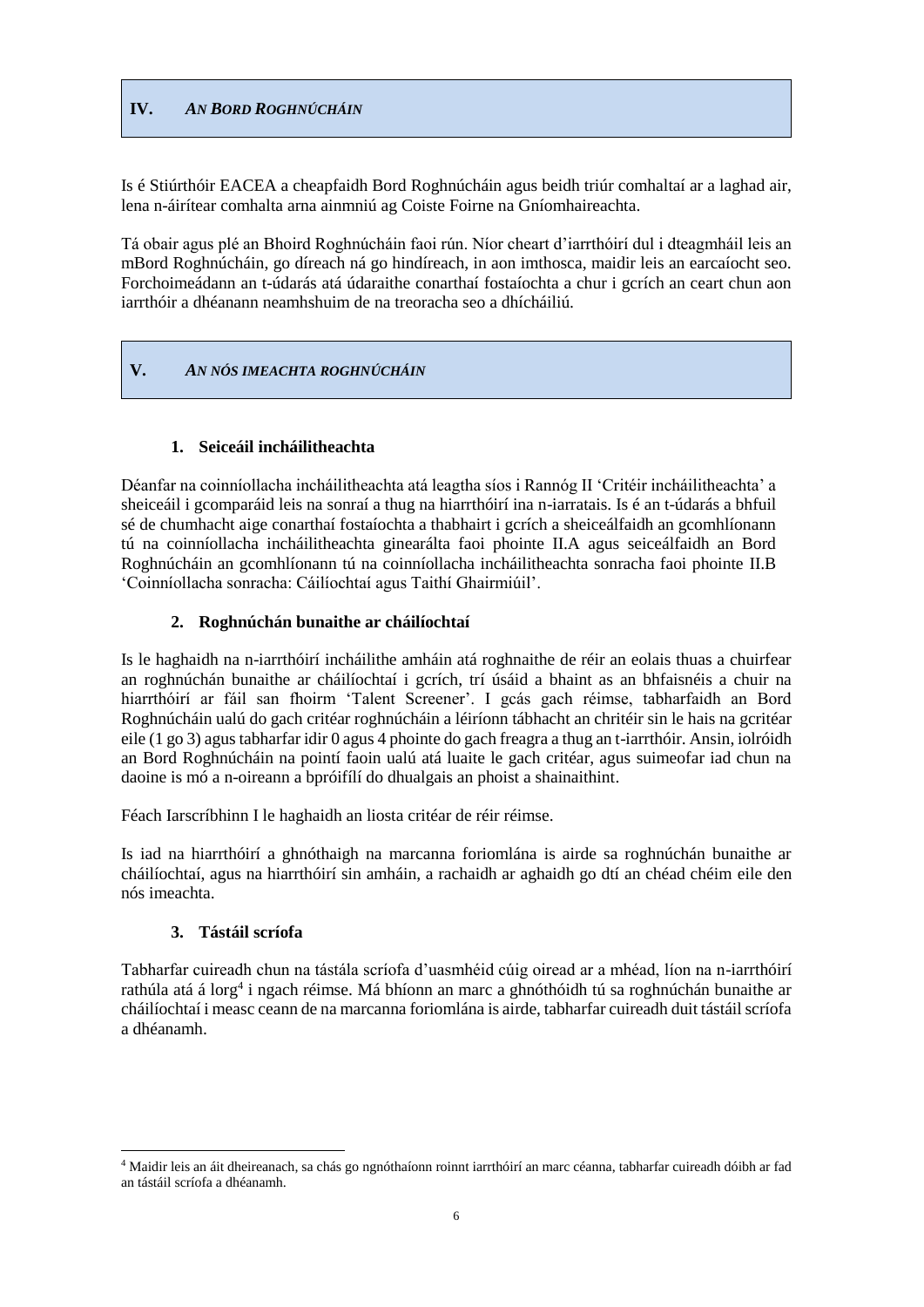Beidh sé mar aidhm leis an tástáil scríofa, a reáchtálfar i mBéarla nó i bhFraincis (teanga 2), measúnú a dhéanamh ar inniúlachtaí dréachtaithe na n-iarrthóirí, eolas sonrach a bhaineann leis an bpróifíl, anailís agus réiteach fadhbanna, agus na hinniúlachtaí chun cáilíocht agus torthaí a sholáthar. As 50 a mharcálfar an tástáil scríofa agus beidh pasmharc de 30 i gceist.

### **4. Agallamh**

Tabharfar cuireadh chun an agallaimh do 15 iarrthóir rathúla ar a mhéad i ngach réimse<sup>5</sup>, a ghnóthaíonn na marcanna is fearr i ndiaidh na tástála scríofa.

Déanfar measúnú i rith an agallaimh ar a oiriúnaí atá na hiarrthóirí chun na dualgais a bhfuil cur síos orthu faoi phointe I den fhógra seo a chomhlíonadh, a n-eolas gairmiúil agus a gcúlra gairmiúil, an t-eolas sonrach atá acu i ndáil leis an bpróifíl, an cumas atá acu dul chun cinn a dhéanamh san fheidhm atá le líonadh agus feidhmeanna eile amach anseo, a n-inspreagadh, a leibhéal teangacha agus an méid atá ar eolas acu faoin Aontas Eorpach.

Marcálfar an t-agallamh as 50 agus beidh pasmharc de 30 i gceist.

Is i mBéarla nó i bhFraincis a dhéanfar an t-agallamh (teanga 2). Cuirfear roinnt ceisteanna i dteanga 1. Is féidir go ndéanfar na teangacha eile a shonraigh na hiarrthóirí ina n-iarratas a thástáil le linn an agallaimh chomh maith.

NB: féadfar an tástáil scríofa agus an t-agallamh a eagrú sa Bhruiséil nó go cianda, ag brath ar staid COVID-19. Tabharfar treoir d'iarrthóirí dá réir sin.

Tabharfar na sonraí teicniúla a bhaineann leis an tástáil scríofa agus leis an agallamh do na hiarrthóirí ag céim níos déanaí.

### **5. Liostaí ionadaithe**

-

I ndiaidh dó doiciméid tacaíochta na n-iarrthóirí a sheiceáil, tiomsóidh an Bord Roghnúcháin liosta ionadaithe do gach réimse, ar a mbeidh na hiarrthóirí incháilithe a bhfuil na marcanna foriomlána is airde acu i ndiaidh an agallaimh, go dtí go sroichfear an líon iarrthóirí rathúla atá á lorg<sup>6</sup>. In ord aibítre a liostófar na hainmneacha.

Ní hionann iarrthóirí a bheith ainmnithe ar an liosta ionadaithe agus duine a earcú. Beidh earcaíocht bunaithe ar infhaighteacht post agus ar bhuiséad. Beidh an liosta cúltaca bailí go dtí 31/12/2023. Féadfaidh EACEA cinneadh a dhéanamh síneadh a chur le bailíocht an liosta.

### **VI.** *RANNPHÁIRTÍOCHT AGUS COINNÍOLLACHA FOSTAÍOCHTA*

Fostaítear an t-iarrthóir rathúil<sup>7</sup> mar Ghníomhaire Sealadach i gcomhréir le hAirteagal 2(f) de Choinníollacha Fostaíochta Sheirbhísigh Eile an Aontais Eorpaigh (CEOS) mar riarthóir ag grád AD7. Tugtar an conradh fostaíochta i gcrích ar feadh tréimhse chinnte 2 bliana. Féadfar an conradh

<sup>5</sup> Maidir leis an áit dheireanach, sa chás go ngnóthaíonn roinnt iarrthóirí an marc céanna, tabharfar cuireadh dóibh ar fad chun an agallaimh.

<sup>6</sup> Maidir leis an áit dheireanach, i gcás ina ngnóthóidh roinnt iarrthóirí an marc céanna, ainmneofar iad ar fad ar an liosta.

<sup>&</sup>lt;sup>7</sup> Sula gceapfar iad, ní mór do na hiarrthóirí rathúla dul faoi scrúdú leighis a bheidh á dhéanamh ag seirbhísí leighis an Choimisiúin chun a sheiceáil an gcomhlíonann siad an coinníoll atá leagtha amach in Airteagal 12(d) de Choinníollacha Fostaíochta Sheirbhísigh Eile an Aontais Eorpaigh.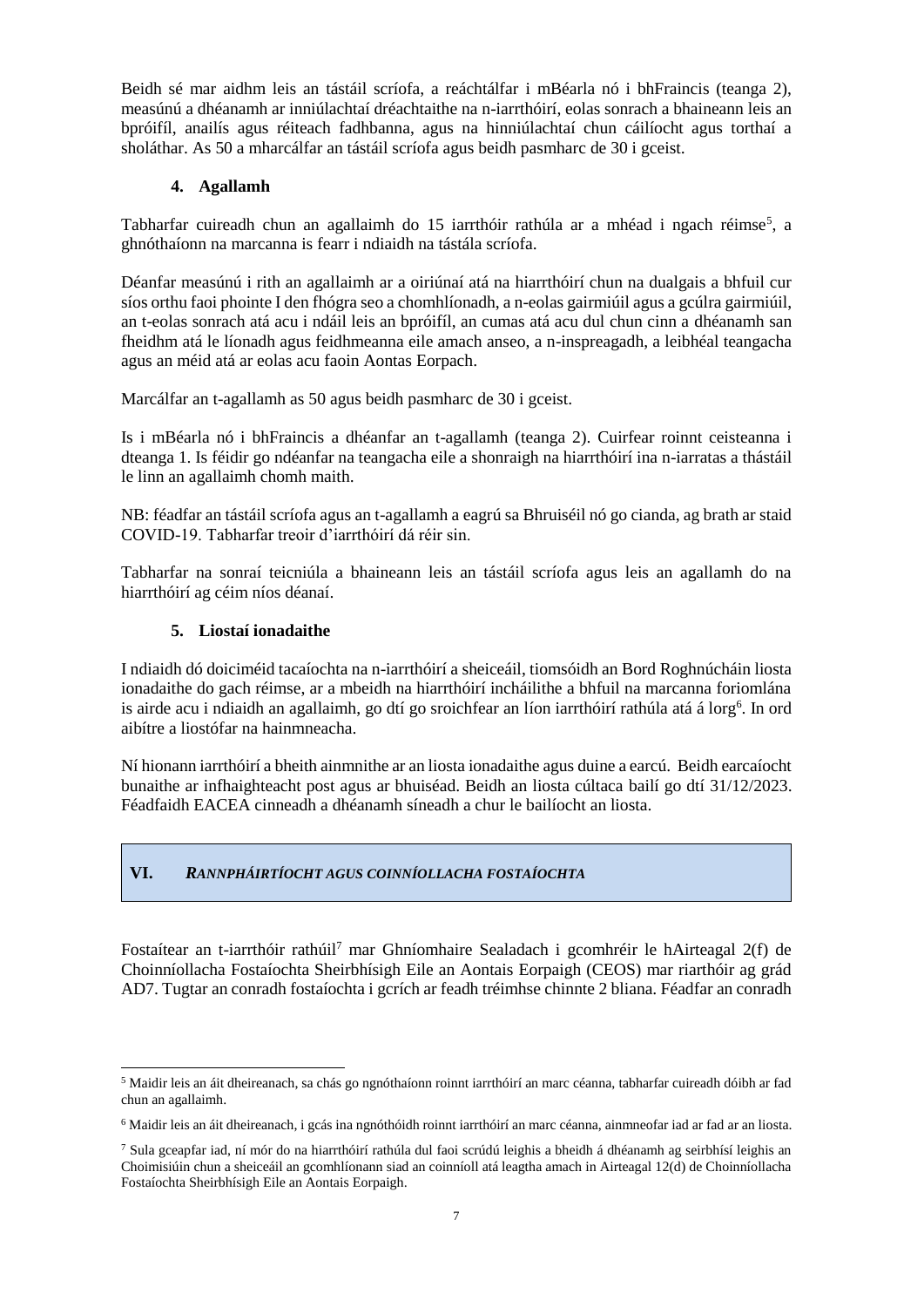sin a athnuachan go ceann bliana eile. Is ar feadh tréimhse éiginnte a dhéanfar aon athnuachan ina dhiaidh sin.

Is é EUR 6 294,84 an buntuarastal míosúil do Ghníomhaire Sealadach AD7 (céim 1). Le cois an bhuntuarastail, d'fhéadfadh go mbeadh comhaltaí foirne i dteideal liúntas éagsúil, go háirithe liúntas teaghlaigh, liúntas easaoránachta (16% den bhuntuarastal), liúntas linbh chleithiúnaigh agus liúntas oideachais. Tá an tuarastal faoi réir cháin an Chomhphobail a asbhaintear ag an bhfoinse agus tá comhaltaí foirne díolmhaithe ó chánachas náisiúnta.

Is é an Bhruiséil, an Bheilg, áit a bhfuil suíomh na Gníomhaireachta, an áit fostaíochta.

Tá tuilleadh faisnéise le fáil [sna Rialacháin Foirne.](https://eur-lex.europa.eu/legal-content/EN/TXT/?uri=CELEX:01962R0031-20140501)

# **VII.** *FAISNÉIS D'IARRTHÓIRÍ*

Cuirfear admháil fála chuig gach iarrthóir trí ríomhphost chun a dheimhniú go bhfuarthas a niarratas.

Cuirfear na hiarrthóirí uile ar an eolas in am trátha faoin bpróiseáil a dhéantar ar a n-iarratas, agus cuirfear in iúl dóibh cé acu a thabharfar cuireadh dóibh freastal ar an nós imeachta roghnúcháin a bhfuil cur síos air thuas nó nach dtabharfar. Seolfar na fógraí sin trí ríomhphost nó in Ares.

Féadfaidh iarrthóirí soiléiriú maidir le próiseáil a n-iarratais a iarraidh trí ríomhphost ina luaitear tagairt an roghnúcháin lena mbaineann a sheoladh chuig an seoladh seo a leanas:

### **[EACEA-HR-SELECTION@ec.europa.eu](mailto:EACEA-HR-SELECTION@ec.europa.eu)**

#### **VIII.** *IARRATAS AR ATHBHREITHNIÚ*

Iarrthóirí a mheasann go ndearnadh botún sa mheasúnú ar a bpróifíl, féadfaidh siad a iarraidh go ndéanfaí é a athmheasúnú trí iarraidh ar athbhreithniú a sheoladh chuig an mBord Roghnúcháin ag an seoladh seo a leanas laistigh de 10 lá oibre ón dáta ar an ríomhphost/nóta ag cur in iúl gur diúltaíodh dá iarratas / dá hiarratas, agus uimhir an nóis imeachta roghnúcháin lena mbaineann á lua: EACEA-HR-SELECTION@ec.europa.eu.

Déanfaidh an Bord Roghnúcháin an t-iarratas a athmheas agus cuirfidh sé a chinneadh in iúl don iarrthóir laistigh de 15 lá oibre tar éis dó an litir a fháil.

### **• Gearán a dhéanamh ar bhonn Airteagal 90(2) de Rialacháin Foirne Oifigigh an Aontais Eorpaigh (SR)**

Féadfaidh iarrthóirí gearán a dhéanamh ar bhonn Airteagal 90(2) de SR, a bheidh le cur faoi bhráid Stiúrthóir EACEA, Roberto CARLINI, trí ríomhphost a sheoladh chuig

### **[EACEA-HR-SELECTION@ec.europa.eu.](mailto:EACEA-HR-SELECTION@ec.europa.eu)**

Is é an teorainn ama a leagtar amach do nós imeachta den chineál seo 3 mhí ón dáta a dtugtar fógra faoin gcaingean a dhéanann dochar don ghearánach.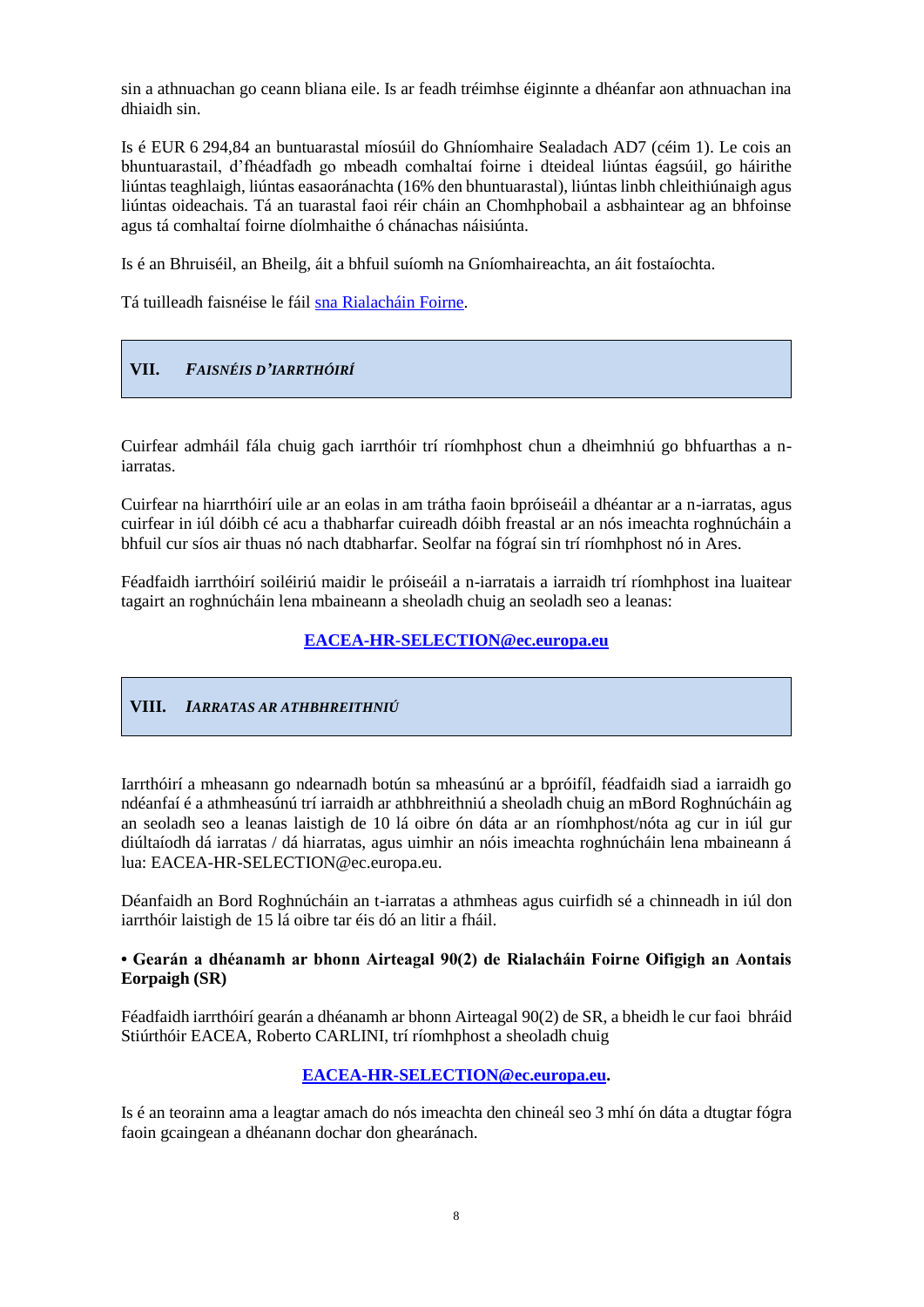#### **• Achomharc breithiúnach**

Féadfaidh iarrthóirí achomharc breithiúnach a chur isteach ar bhonn Airteagal 270 den Chonradh ar Fheidhmiú an Aontais Eorpaigh agus Airteagal 91 de na Rialacháin Foirne. Chun sonraí a fháil maidir le conas achomharc breithiúnach a chur isteach agus maidir le conas na spriocdhátaí a chinneadh, féach ar shuíomh gréasáin na Cúirte Ginearálta (https://curia.europa.eu).

### **• Gearán a dhéanamh leis an Ombudsman Eorpach**

Féadfaidh iarrthóirí, amhail saoránaigh uile an Aontais, gearán a dhéanamh leis an Ombudsman Eorpach. Sula gcuirfidh tú gearán faoi bhráid an Ombudsman, ní mór duit teagmháil riaracháin iomchuí a dhéanamh ar dtús leis na hinstitiúidí agus leis na comhlachtaí lena mbaineann (féach thuas). Ní chuirfear síneadh leis na spriocdhátaí chun gearáin riaracháin nó achomhairc bhreithiúnacha a thaisceadh nuair a dhéantar gearán leis an Ombudsman.

Féach ar shuíomh gréasáin an Ombudsman Eorpaigh (https://www.ombudsman.europa.eu/en/home).

### **Cosaint sonraí**

Áiritheoidh an Ghníomhaireacht go ndéanfar faisnéis phearsanta iarrthóirí a phróiseáil de réir mar a cheanglaíonn Rialachán (AE) 2018/1725ó Pharlaimint na hEorpa agus ón gComhairle an 23 Deireadh Fómhair 2018 maidir le daoine nádúrtha a chosaint i ndáil le sonraí pearsanta a bheith á bpróiseáil ag institiúidí, comhlachtaí, oifigí agus gníomhaireachtaí an Aontais Eorpaigh agus saorghluaiseacht sonraí den chineál sin<sup>8</sup>, lena n-aisghairtear Rialachán (CE) Uimh. 45/2001 agus Téacs Chinneadh Uimh. 1247/2002/CE atá ábhartha maidir le LEE. Tá an Ráiteas Príobháideachais le fáil ar shuíomh gréasáin na Gníomhaireachta, lena n-áirítear sonraí faoin gceart chun rochtain a fháil ar shonraí pearsanta agus chun iad a cheartú.

<sup>-</sup>8 IO L 295, 21.11.2018, lch. 39.